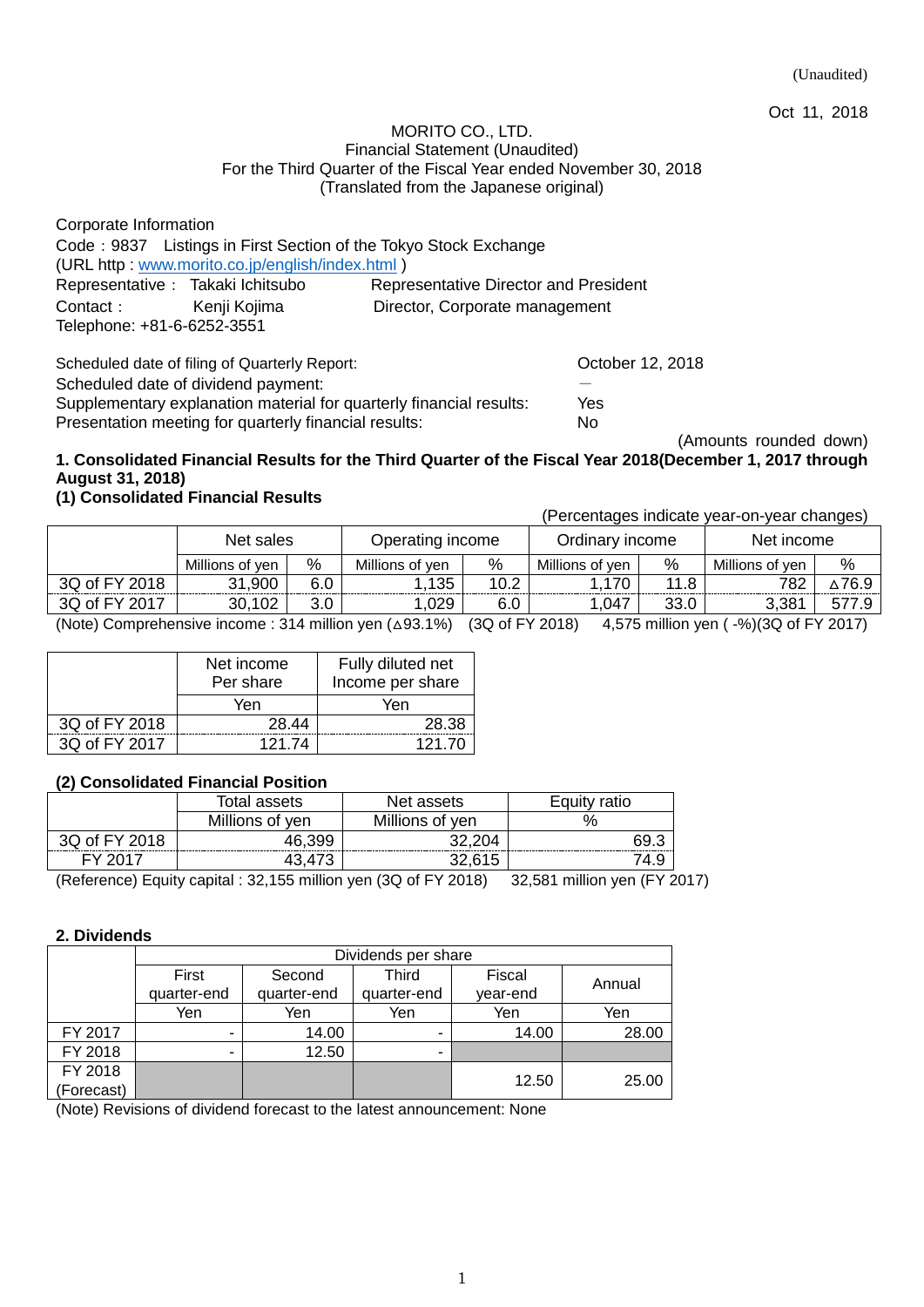### **3. Consolidated Forecast for FY 2018 (December 1, 2017 through November 30, 2018)**

|           | (Percentages represent changes from corresponding period of previous year) |      |                    |      |                    |      |                    |                  |       |
|-----------|----------------------------------------------------------------------------|------|--------------------|------|--------------------|------|--------------------|------------------|-------|
|           | <b>Net Sales</b><br>Operating income                                       |      |                    |      | Ordinary profit    |      | Net income         |                  |       |
|           | Millions of<br>ven                                                         | $\%$ | Millions of<br>ven | %    | Millions of<br>ven | %    | Millions of<br>ven | $\%$             | Yen   |
| Full year | 44,000                                                                     | 6.3  | 2.000              | 17.1 | .900               | 11.5 | 1.300              | $\triangle$ 60.7 | 47.27 |

(Note) Revisions of consolidated forecast to the latest announcement: None

\*Notes

(1) Changes of important subsidiaries during the period (changes of specific subsidiaries in accordance with changes in the scope of consolidation) : Yes

Newly included : Maneuverline Inc.

Extended company : None

(2) Adoption of special accounting treatment for preparing quarterly consolidated financial statements: None

(3) Changes in accounting policies and changes or restatement of accounting estimates

| (i)  | Changes in accounting policies caused by revision of accounting standards: | None |
|------|----------------------------------------------------------------------------|------|
| (ii) | Changes in accounting policies other than (i):                             | None |

- (iii) Changes in accounting estimates: None
- (iv) Restatements: None

(4) Number of outstanding shares (common shares)

(i) Number of outstanding shares, including treasury shares at end of period:

| 30,800,000 shares |  | (as of August 31, 2018)         |  |
|-------------------|--|---------------------------------|--|
| 20.000.000 shares |  | $(0.0000)$ of November 20, 2013 |  |

- 30,800,000 shares (as of November 30, 2017)
- (ii) Number of shares of treasury stock at end of period: 3,290,700 shares (as of August 31, 2018)

3,300,100 shares (as of November 30, 2017)

(iii) Average outstanding number of shares during the period: 27,504,233 shares (the 3Q of FY2018) 27,778,878 shares (the 3Q of FY2017)

\*This quarterly financial summary does not need to undergo an audit.

\*Disclosure and other special notes regarding performance forecasts

The forecast in this quarterly statement is based on information available to management as of the date on which these performance-related figures were disclosed, and various factors may cause actual results to differ from these forecasts.

For issues to keep in mind when using the forecasts and criteria conditioned upon the forecasts, please refer to "1. Qualitative Information for the Period under Review (2) Forecast of Consolidated Business Results and Other Forward-looking Information." on page 5.

We have also introduced "Stock Granting Trust (J-ESOP)" and "Board Incentive Plan (BIP)". Consequently, the shares held by Trust & Custody Service Bank, Ltd. and The Master Trust Bank of Japan, Ltd. are included in the treasury stock.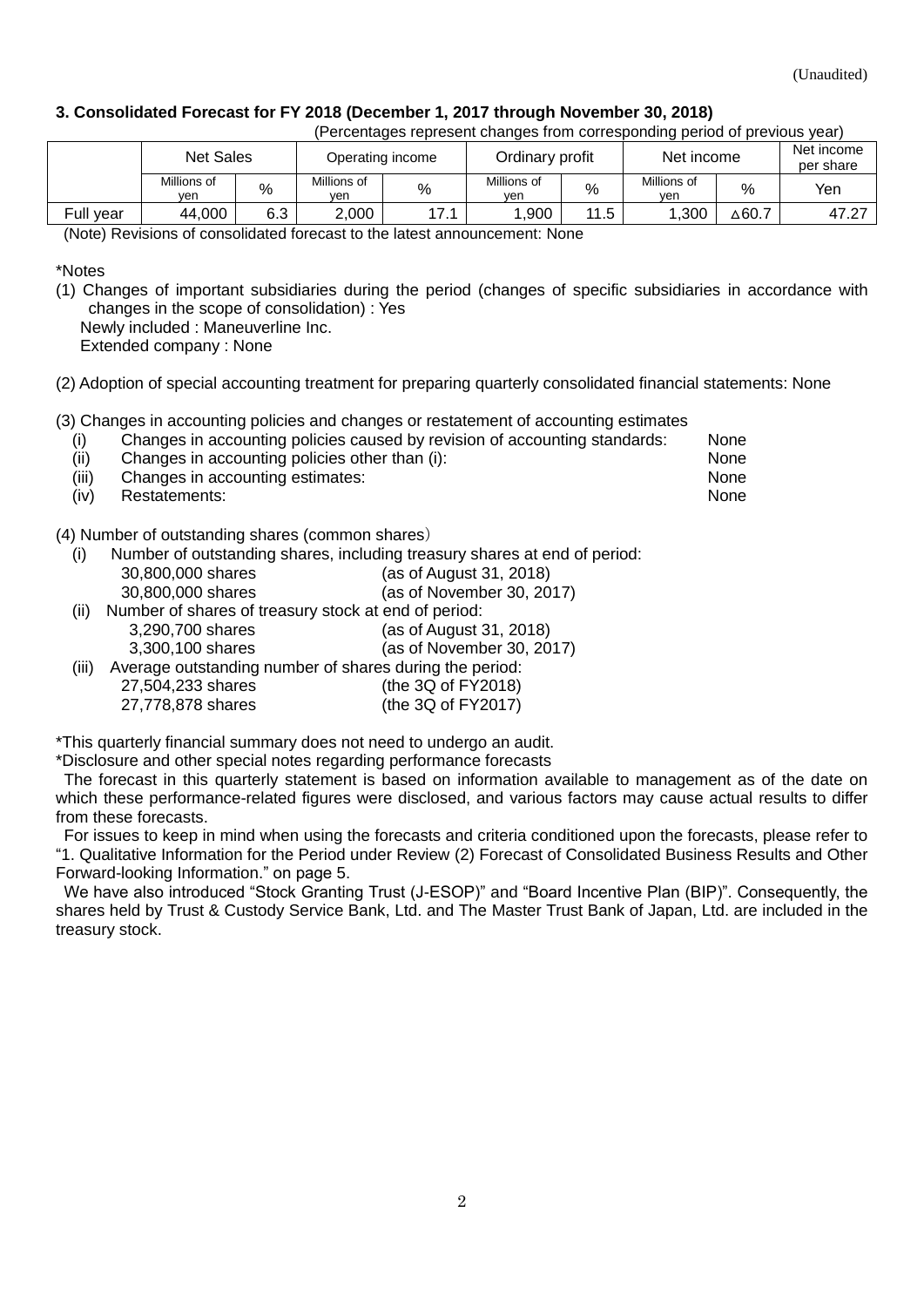## **Index**

| (2) Forecast of Consolidated Business Results and Other Forward-looking Informantion5        |  |
|----------------------------------------------------------------------------------------------|--|
|                                                                                              |  |
|                                                                                              |  |
| (2) Adoption of Special Accounting Treatment for Preparing Quarterly Consolidated Financial  |  |
| (3) Changes in Accounting Policies, Changes in Accounting Estimates and Revision Restated5   |  |
|                                                                                              |  |
|                                                                                              |  |
|                                                                                              |  |
| (2) Quarterly Consolidated Statements of Income and Consolidated Statements of Comprehensive |  |
| Income.                                                                                      |  |
|                                                                                              |  |
|                                                                                              |  |
|                                                                                              |  |
|                                                                                              |  |
|                                                                                              |  |
|                                                                                              |  |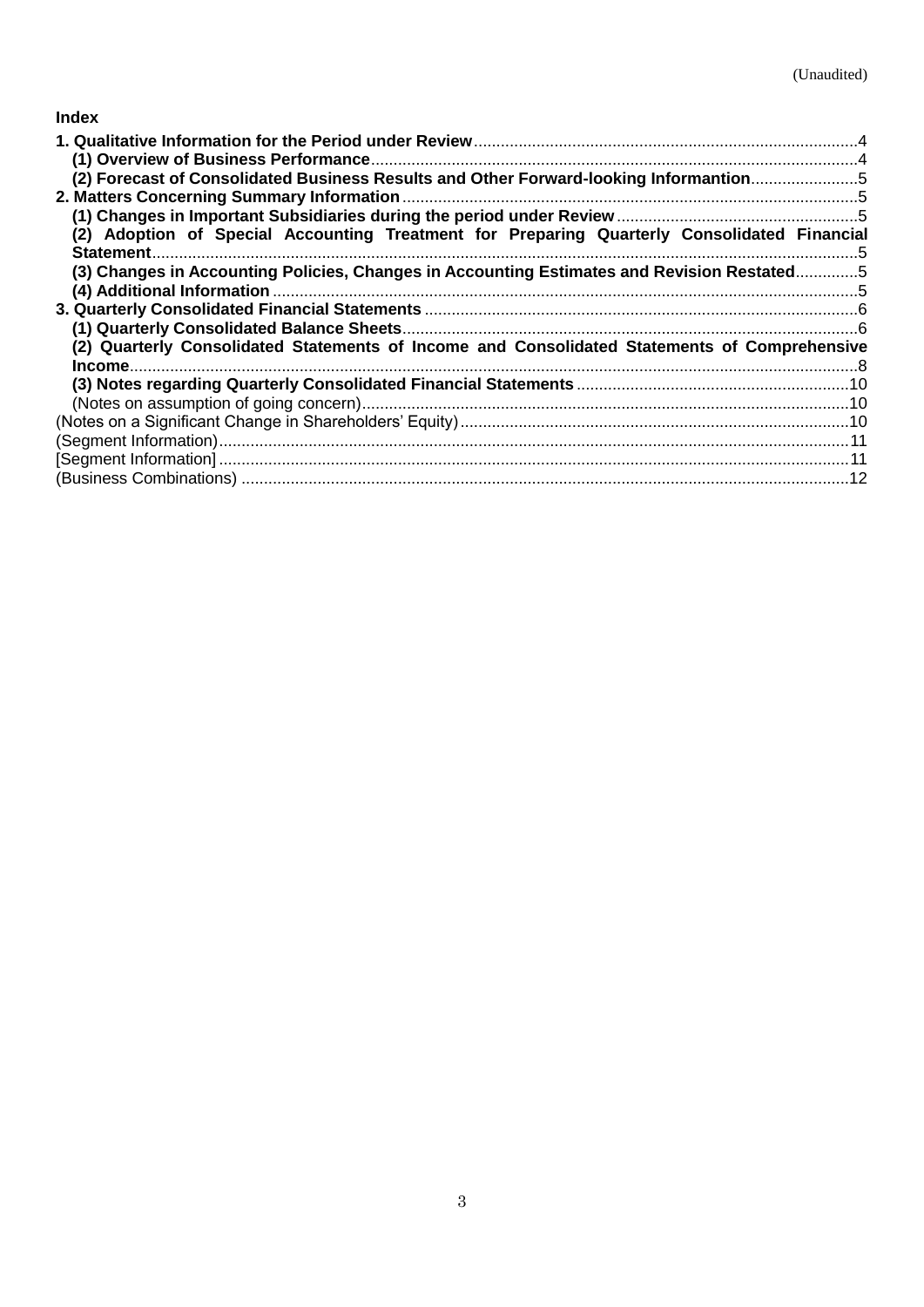### <span id="page-3-0"></span>**1. Qualitative Information for the Period under Review**

#### <span id="page-3-1"></span>**(1) Overview of Business Performance**

In the third quarter (From 1<sup>st</sup> December, 2017 to 31<sup>st</sup> August, 2018) of the fiscal year ended November 30<sup>th</sup>, 2018 (From 1<sup>st</sup> December, 2017 to 30<sup>th</sup> November, 2018), the Japanese economy has shown signs of gradual recovery with increasing personal consumption, driven by improving employment situation due to continued stable corporate performance.

In the global economy, despite concerns about the uncertainty of the overseas economy caused by the uncertainty of the financial markets and the impact on Japanese economy due to the increase of the US-China trade friction, the global economy was on a recovery trend, mainly in the US.

In such a situation, our group is accelerating a growth strategy by the development of value-added Japanese items, expansion of a global sales channel under the  $7<sup>th</sup>$  mid-term management plan, and will promote the realization of value creation which the era seeks, expand our business in not only existing market such ASEAN, china, western, but also in untapped market.

As a result, in the current quarterly performance reaches net sales ¥31,900 million (increased by 6.0% from a year earlier), operating income ¥1,135 million (increased by 10.2% from a year earlier), ordinary income ¥1,170 million (increased by 11.8% from a year earlier), net income ¥782 million (decreased by 76.9% from a year earlier).

The exchange rate used for the oversea subsidiaries' consolidated financial statement of the current quarter end as below:

|            | 1Q Oct-Dec      | 2Q Jan-Mar      | 3Q Apr-Jun      |
|------------|-----------------|-----------------|-----------------|
| <b>USD</b> | 112.98 (109.43) | 108.23 (113.61) | 109.10 (111.10) |
| <b>EUR</b> | 133.01 (117.86) | 133.15 (121.04) | 130.03 (122.26) |
| <b>RMB</b> | 17.08 (15.99)   | 17.04 (16.56)   | 17.13 (16.21)   |
| <b>HKD</b> | 14.47 (14.11)   | 13.83 (14.64)   | 13.90 (14.27)   |
| <b>TWD</b> | 3.75(3.45)      | 3.70(3.66)      | 3.67(3.67)      |
| <b>VND</b> | 0.0050(0.0048)  | 0.0048(0.0050)  | 0.0048(0.0048)  |
| <b>THB</b> | 3.43(3.09)      | 3.43(3.24)      | 3.42(3.24)      |

\*() is the exchange rate of the quarter of FY2017.

Segment information as below

[Japan]

As for the apparel division, sales of the accessories for sports apparel manufacturer was decreased, however sales of the accessories for uniform/working wear and mass retailer were increased.

In the consumer product division, sales of accessories for health-related items such as medical supporters, sales of products for hardware store/working wear store, retailers and automobile interior components, and rental/cleanup of kitchen supplies were increased.

Furthermore, the results of Manueverline Inc., which acquired in April, are included in the consolidated income statement for Consolidated Financial Results of the Third Quarter of FY2018. Accordingly, Sales of business on Maneuverline Inc. which imports and sells goods for marine leisure, snowboarding, and skateboarding were increased.

As a result, net sales were ¥22,662 million (increased by 9.9% from a year earlier).

[Asia]

As for the apparel division, sales of the accessories for Japanese apparel manufacturers in Shanghai were increased, however sales of the accessories for Europe and the US apparel manufacturers in Hong Kong were decreased.

In the consumer product division, sales of accessories for video equipment in Hong Kong and Thailand were decreased.

As a result, net sales were ¥4,688 million (decreased by 10.5% from a year earlier).

#### [Europe and the US]

As for the apparel division, sales of the accessories in Europe and the US were increased.

In the consumer product division, sales of accessories for video equipment in Europe were decreased,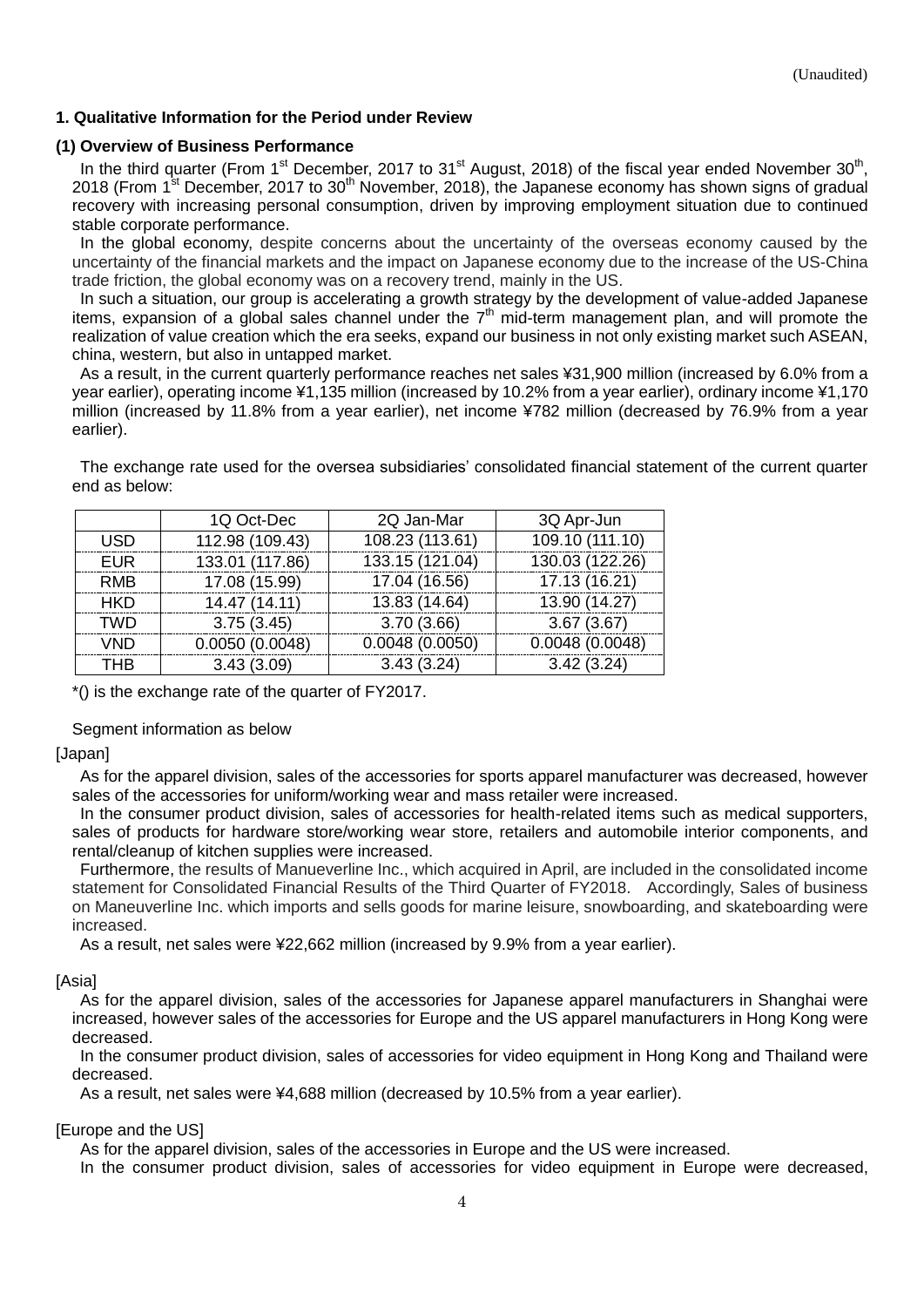however sales of automobile interior component for Japanese auto maker in Europe and the US were increased.

As a result, net sales were ¥4,550 million (increased by 7.1% from a year earlier).

#### <span id="page-4-0"></span>**(2) Forecast of Consolidated Business Results and Other Forward-looking Informantion**

Currently, there has been no change in the consolidated forecast of FY2018 which was announced in 12<sup>th</sup> January, 2018.

#### <span id="page-4-1"></span>**2. Matters Concerning Summary Information**

#### <span id="page-4-2"></span>**(1) Changes in Important Subsidiaries during the period under Review**

In Consolidated Financial Results of the Second Quarter of the Fiscal Year 2018, as a result of acquiring of shares of Manueverline Inc., Manueverline Inc. and its three subsidiaries are included in the scope of Consolidated Financial Results of the Second Quarter of the Fiscal Year 2018.

Since the date of the fiscal year end of these subsidiaries and our consolidated closing date are different, these financial results are consolidated using the financial statements based on the provisional settlement that considers June 30, 2018 as the settlement date of the Third Quarter of the Fiscal Year 2018.

#### <span id="page-4-3"></span>**(2) Adoption of Special Accounting Treatment for Preparing Quarterly Consolidated Financial Statement** Not applicable

- <span id="page-4-4"></span>**(3) Changes in Accounting Policies, Changes in Accounting Estimates and Revision Restated** Not applicable
- <span id="page-4-5"></span>**(4) Additional Information**

Not applicable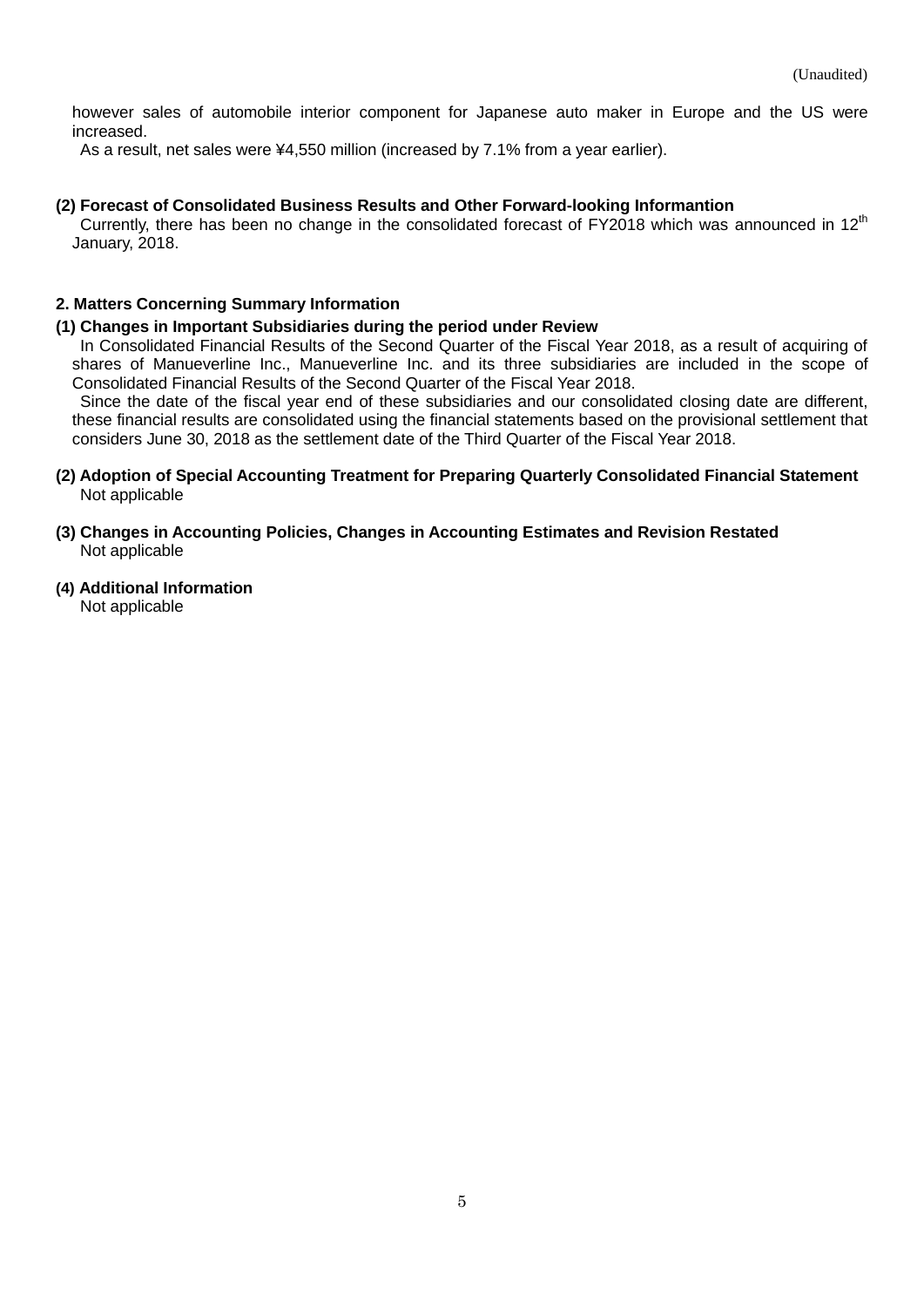# <span id="page-5-0"></span>**3. Quarterly Consolidated Financial Statements**

# <span id="page-5-1"></span>**(1) Quarterly Consolidated Balance Sheets**

|                                                      | FY 2017                   | FY 2018                 |
|------------------------------------------------------|---------------------------|-------------------------|
|                                                      | (As of November 30, 2017) | (As of August 31, 2018) |
|                                                      | Thousands of yen          | Thousands of yen        |
| <b>Assets</b>                                        |                           |                         |
| <b>Current assets</b>                                |                           |                         |
| Cash and deposits                                    | 12,235,613                | 9,712,223               |
| Notes and accounts receivable                        | 10,797,872                | 11,348,313              |
| Inventory                                            | 4,305,396                 | 5,636,077               |
| Other current assets                                 | 730,080                   | 833,738                 |
| Allowance for doubtful accounts                      | $\triangle 35,215$        | $\triangle$ 38,679      |
| <b>Total current assets</b>                          | 28,033,747                | 27,491,673              |
| <b>Fixed assets</b>                                  |                           |                         |
| <b>Tangible fixed assets</b>                         |                           |                         |
| Land                                                 | 2,526,981                 | 3,342,866               |
| Other tangible fixed assets                          | 3,356,661                 | 5,181,374               |
| <b>Total tangible fixed assets</b>                   | 5,883,643                 | 8,524,240               |
| Intangible fixed assets                              |                           |                         |
| Goodwill                                             | 2,728,172                 | 3,387,224               |
| Other Intangible fixed assets                        | 1,276,348                 | 1,163,190               |
| <b>Total intangible fixed assets</b>                 | 4,004,521                 | 4,550,414               |
| Investments and other fixed assets                   |                           |                         |
| Investment securities                                | 4,551,840                 | 4,604,472               |
| Net defined benefit asset                            | 289,728                   | 290,132                 |
| Other fixed assets                                   | 765,704                   | 1,003,076               |
| Allowance for doubtful account                       | ∆70,037                   | ∆75,115                 |
| Total investments and other fixed assets             | 5,537,236                 | 5,822,565               |
| <b>Total fixed assets</b>                            | 15,425,400                | 18,897,220              |
| Deferred assets                                      | 14,004                    | 10,853                  |
| <b>Total assets</b>                                  | 43,473,152                | 46,399,747              |
| <b>Liabilities</b>                                   |                           |                         |
| <b>Current liabilities</b>                           |                           |                         |
| Notes and accounts payable                           | 4,317,325                 | 4,690,265               |
| Short-term loans payable                             | 50,000                    | 200,000                 |
| Current portion of bonds                             | 400,000                   | 400,000                 |
| Current portion of long-term debt                    | 161,081                   | 664,756                 |
| Accrued tax payable                                  | 481,935                   | 119,412                 |
| Reserve for bonuses                                  | 208,130                   | 313,109                 |
| Reserve for director's bonuses                       | 66,799                    | 38,980                  |
| Other current liabilities                            | 1,266,606                 | 1,286,839               |
| <b>Total current liabilities</b>                     | 6,951,879                 | 7,713,362               |
| <b>Fixed liabilities</b>                             |                           |                         |
| Bonds payable                                        | 1,000,000                 | 800,000                 |
| Long-term debt                                       |                           | 2,502,671               |
| Provision for retirement benefit by stock            | 24,761                    | 27,224                  |
| Provision for director's retirement benefit          | 41,083                    | 46,708                  |
| Provision for director's retirement benefit by stock | 51,552                    | 66,168                  |
| Provision for environmental measures                 | 20,217                    | 19,822                  |
| Net defined benefit liability                        | 916,630                   | 899,360                 |
| Other fixed liabilities                              | 1,851,890                 | 2,119,925               |
| <b>Total fixed liabilities</b>                       | 3,906,135                 | 6,481,880               |
| <b>Total liabilities</b>                             | 10,858,014                | 14,195,243              |
|                                                      |                           |                         |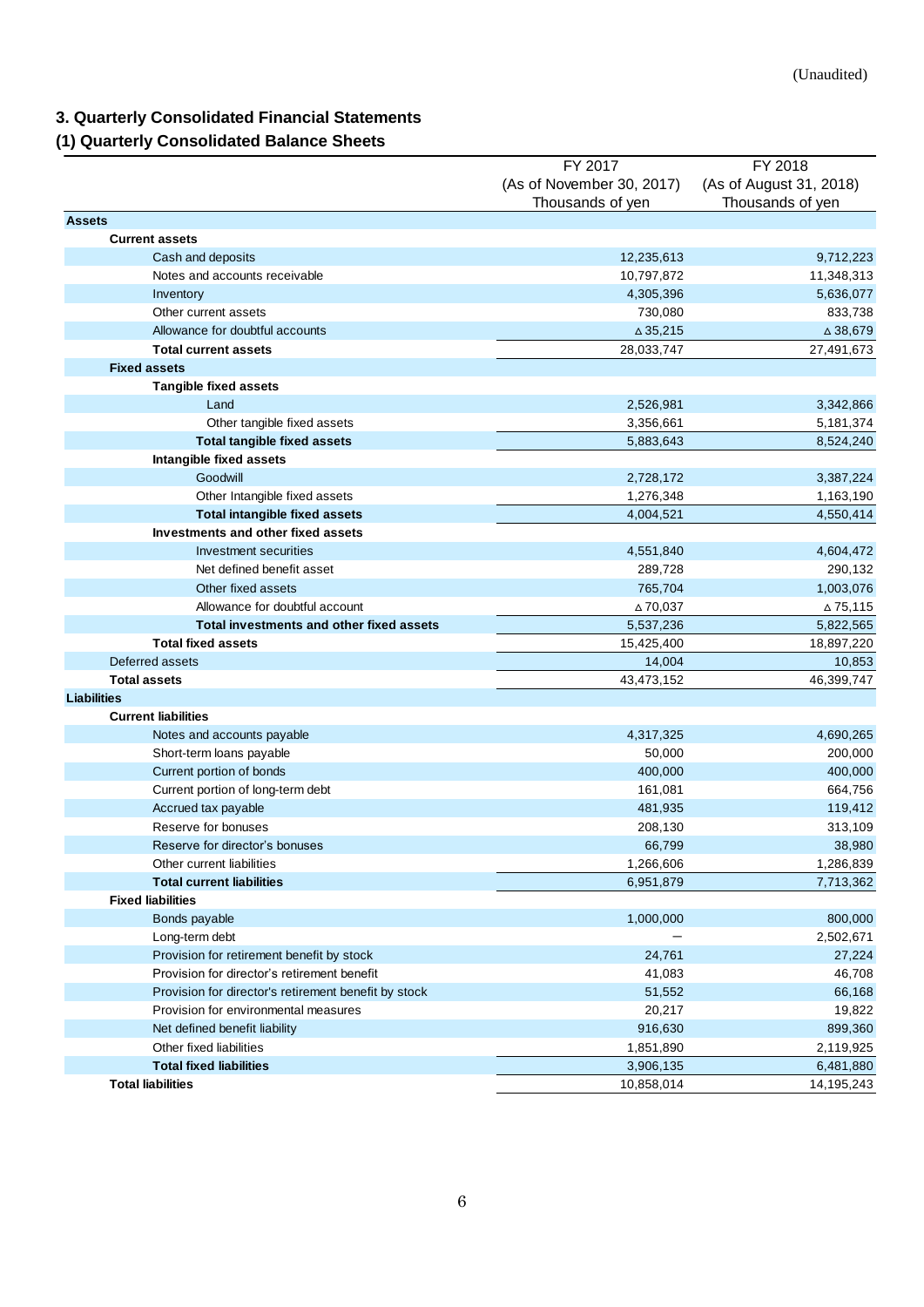(Unaudited)

|                                                       | FY 2017                   | FY 2018                 |
|-------------------------------------------------------|---------------------------|-------------------------|
|                                                       | (As of November 30, 2017) | (As of August 31, 2018) |
|                                                       | Thousands of yen          | Thousands of yen        |
| <b>Net Assets</b>                                     |                           |                         |
| Shareholders' equity                                  |                           |                         |
| Capital                                               | 3,532,492                 | 3,532,492               |
| Capital surplus                                       | 3,498,724                 | 3,498,724               |
| Retained earnings                                     | 24,713,167                | 24,751,901              |
| Treasury stock                                        | $\triangle$ 2,122,115     | $\triangle$ 2,118,444   |
| Total shareholders' equity                            | 29,622,267                | 29,664,672              |
| Other comprehensive income                            |                           |                         |
| Valuation difference on available-for-sale securities | 1,577,017                 | 1,343,897               |
| Deferred gains or losses on hedges                    | $\triangle$ 1,203         | 1,528                   |
| Difference in revaluation of land                     | 621,625                   | 621,625                 |
| Foreign currency translation adjustment               | 789,883                   | 547,847                 |
| Remeasurement of defined benefit plans                | $\triangle$ 28,110        | $\triangle$ 23,575      |
| Total other comprehensive income                      | 2,959,211                 | 2,491,322               |
| Subscription rights to shares                         | 33,658                    | 48,508                  |
| <b>Minority interests</b>                             | -                         |                         |
| <b>Total net assets</b>                               | 32,615,138                | 32,204,503              |
| <b>Total liabilities and net assets</b>               | 43,473,152                | 46,399,747              |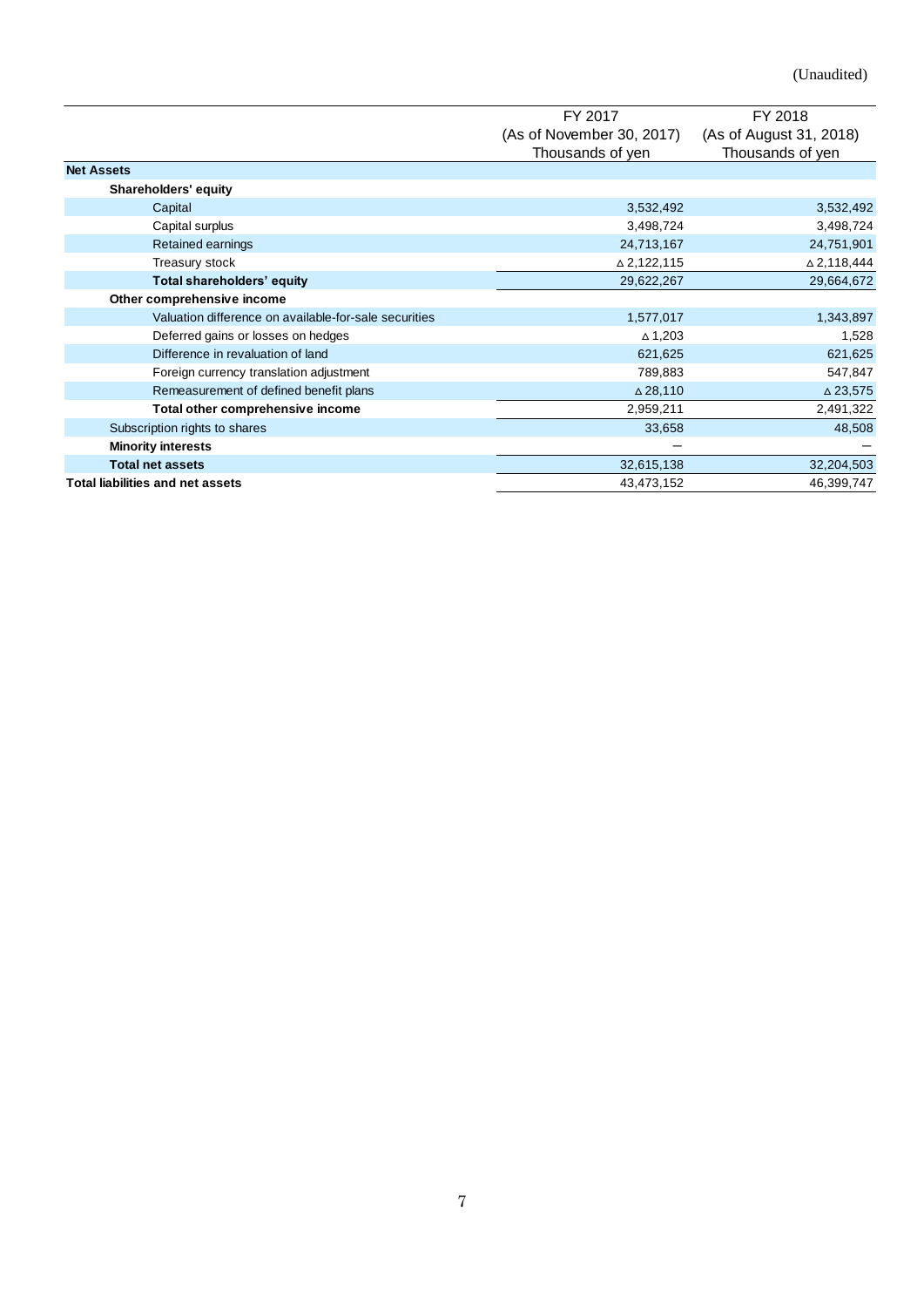## <span id="page-7-0"></span>**(2) Quarterly Consolidated Statements of Income and Consolidated Statements of Comprehensive Income**

Quarterly Consolidated Statements of Income

The third quarter accounting period

|                                                        | FY 2017                                             | FY 2018          |
|--------------------------------------------------------|-----------------------------------------------------|------------------|
|                                                        | (December 1, 2016 through (December 1, 2017 through |                  |
|                                                        | August 31, 2017)                                    | August 31, 2018) |
|                                                        | Thousands of yen                                    | Thousands of yen |
| <b>Net sales</b>                                       | 30,102,502                                          | 31,900,857       |
| Cost of sales                                          | 22,023,035                                          | 23,411,326       |
| <b>Gross profit</b>                                    | 8,079,466                                           | 8,489,531        |
| Total selling, general and administrative expense      | 7,049,481                                           | 7,354,298        |
| <b>Operating Income</b>                                | 1,029,985                                           | 1,135,233        |
| Non-operating income                                   |                                                     |                  |
| Interest received                                      | 18,396                                              | 19,604           |
| Dividends received                                     | 50,893                                              | 55,096           |
| Rent on real estate                                    | 37,083                                              | 33,319           |
| Equity in earnings of affiliates                       | 33,109                                              | 42,366           |
| Other non-operating income                             | 37,694                                              | 49,282           |
| Total non-operating income                             | 177,177                                             | 199,669          |
| <b>Non-operating expenses</b>                          |                                                     |                  |
| Interest paid                                          | 4,813                                               | 3,708            |
| Cash discount on sales                                 | 63,304                                              | 62,354           |
| Foreign Exchange Loss                                  | 11,229                                              | 24,373           |
| Others non-operating expense                           | 80,131                                              | 73,513           |
| Total non-operating expense                            | 159,478                                             | 163,949          |
| <b>Ordinary Income</b>                                 | 1,047,684                                           | 1,170,952        |
| Extra ordinary income                                  |                                                     |                  |
| Gains on sales of fixed assets                         | 3,291,825                                           | 16,387           |
| Gains on sales of investment securities                |                                                     | 9,405            |
| Total extra ordinary income                            | 3,291,825                                           | 25,793           |
| <b>Extra ordinary loss</b>                             |                                                     |                  |
| Loss on sales of fixed assets                          | 3,075                                               | 273              |
| Loss on disposal of fixed assets                       | 53,488                                              | 9,101            |
| Impairment loss                                        | 57,270                                              |                  |
| Loss of business restructuring                         | 18,097                                              | 39,416           |
| Loss on golf membership rights                         | 700                                                 |                  |
| Total extra ordinary loss                              | 132,631                                             | 48,791           |
| Net income before taxes and other adjustment           | 4,206,878                                           | 1,147,954        |
| Corporate, inhabitant and business taxes               | 804,400                                             | 454,435          |
| Adjustments to corporate and other taxes               | 20,706                                              | △88,812          |
| <b>Total income taxes</b>                              | 825,107                                             | 365,623          |
| <b>Net income</b>                                      | 3,381,770                                           | 782,331          |
| Profit(Loss) attributable to non-controlling interests |                                                     |                  |
| Profit(Loss) attributable to owners of parent          | 3,381,770                                           | 782,331          |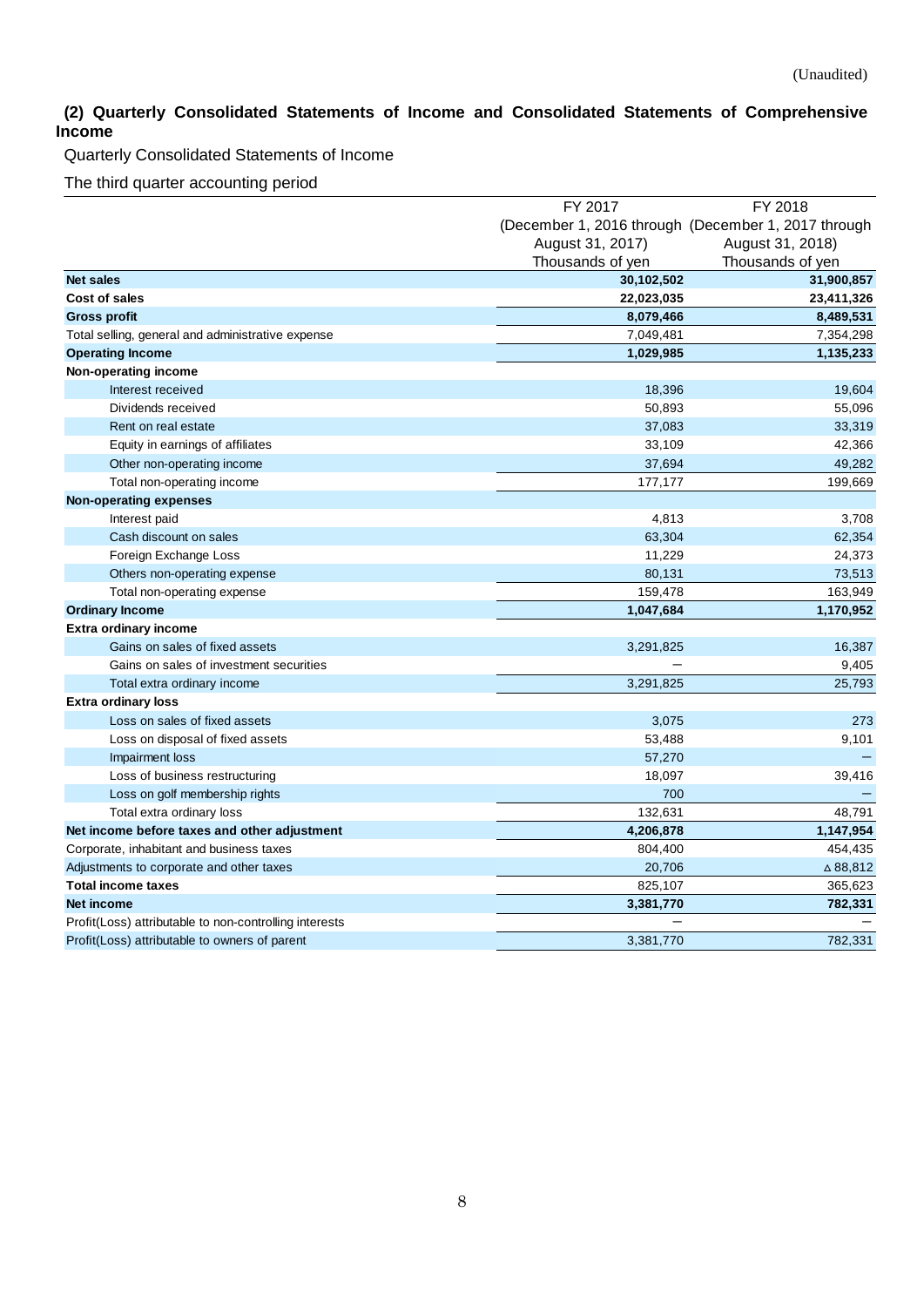# Quarterly Consolidated Statements of Comprehensive Income

## The third quarter accounting period

|                                                                                   | FY 2017                   | FY 2018                   |
|-----------------------------------------------------------------------------------|---------------------------|---------------------------|
|                                                                                   | (December 1, 2016 through | (December 1, 2017 through |
|                                                                                   | August 31, 2017)          | August 31, 2018)          |
|                                                                                   | Thousands of yen          | Thousands of yen          |
| Net Income                                                                        | 3,381,770                 | 782,331                   |
| Other comprehensive income                                                        |                           |                           |
| Unrealized gain(loss) on available-for-sale securities                            | 104,433                   | $\triangle$ 233,120       |
| Deferred gains or losses on hedges                                                | $\triangle$ 5,640         | 2,739                     |
| Foreign currency translation adjustment                                           | 1,068,243                 | $\triangle$ 242,035       |
| Adjustments to retirement benefit                                                 | 26,543                    | 4,534                     |
| Share of other comprehensive income of associates accounted for using equity meth |                           | $\Delta$ 7                |
| Total other comprehensive income                                                  | 1,193,580                 | ∆467,888                  |
| Comprehensive income                                                              | 4,575,350                 | 314.442                   |
| (Breakdown)                                                                       |                           |                           |
| Comprehensive income attribute to the parent                                      | 4,575,350                 | 314,442                   |
| Comprehensive income attribute to the minority shareholders                       |                           |                           |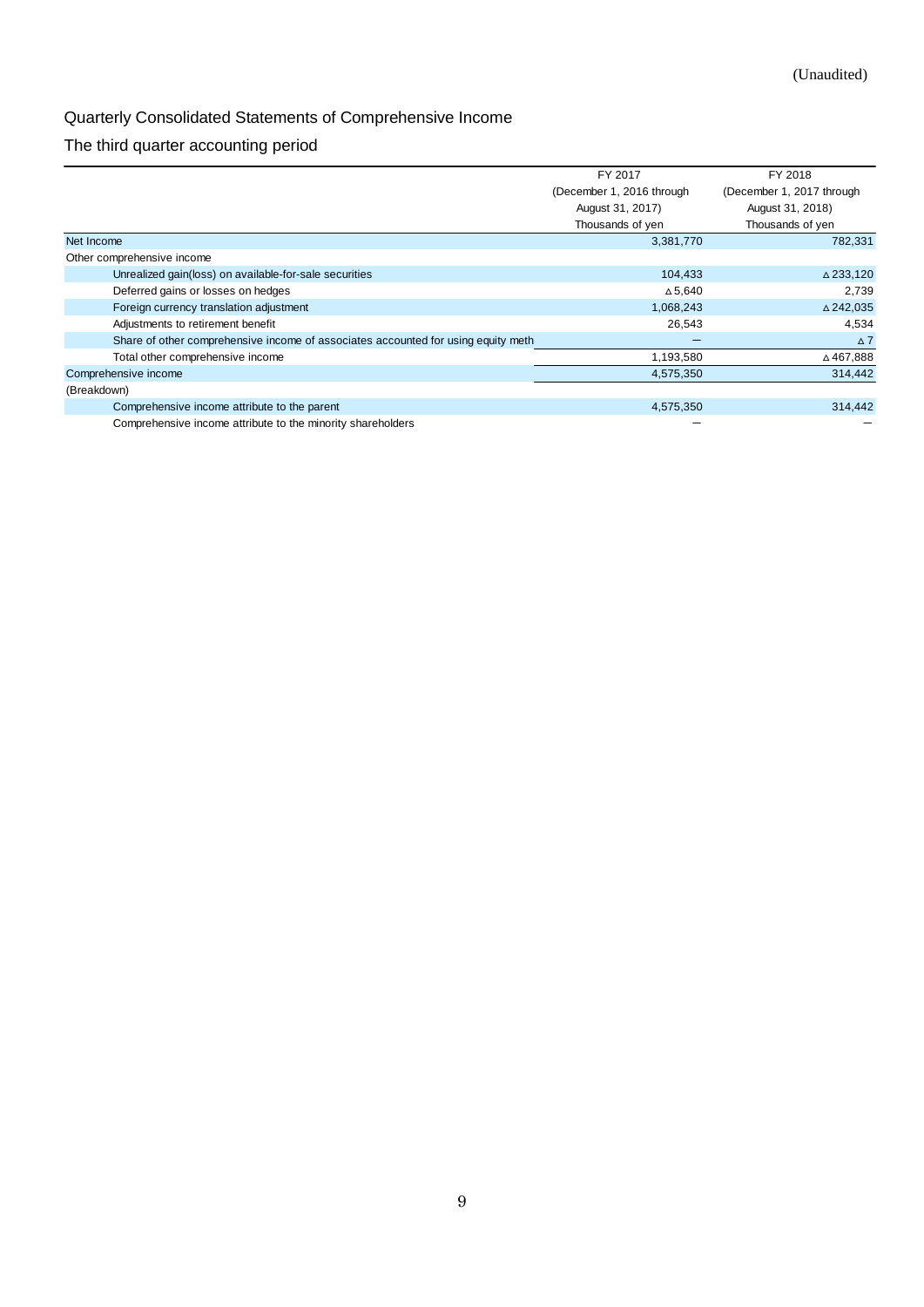## <span id="page-9-0"></span>**(3) Notes regarding Quarterly Consolidated Financial Statements**

<span id="page-9-1"></span>(Notes on assumption of going concern) Not applicable.

<span id="page-9-2"></span>(Notes on a Significant Change in Shareholders' Equity)

The Third Quarter of FY 2017 (December 1, 2016 through August 31, 2017)

| Dividends paid                                  |                           |                                             |                                       |               |                |                             |
|-------------------------------------------------|---------------------------|---------------------------------------------|---------------------------------------|---------------|----------------|-----------------------------|
| Decision-making body                            | Class of<br><b>Shares</b> | Total amount<br>of dividends<br>(thou. Yen) | <b>Dividend</b><br>per share<br>(Yen) | Record date   | Effective date | <b>Dividend</b><br>resource |
| Shareholders' Meeting,<br>held on Feb. 23, 2017 | Common<br>shares          | 261,124                                     | 9.00                                  | Nov. 30, 2016 | Feb. 24, 2017  | Retained<br>earnings        |
| <b>Board Meeting</b><br>held on Jul. 11, 2017   | Common<br>shares          | 395,179                                     | 14.00                                 | May 31, 2017  | Aug. 9, 2017   | Retained<br>earnings        |

(note)1 The total amount of dividends resolved at the general shareholders' meeting held on February 23, 2017 includes dividends of 3,508 thousand yen for 389,800 shares owned by Trust & Custody Service Bank, Ltd. as of the record date, and dividends of 1,557 thousand yen for 173,080 shares owned by The Master Trust Bank of Japan, ltd. as of the record date.

- 2 The total amount of dividends resolved at the board meeting held on July 11, 2017 includes dividends of 5,457 thousand yen for 389,800 shares owned by Trust & Custody Service Bank, Ltd. as of the record date, and dividends of 2,423 thousand yen for 173,080 shares owned by The Master Trust Bank of Japan, Ltd. as of the record date.
- 2. Of dividends whose record date falls within the Third quarter consolidated cumulative period, dividends whose the effective date of the dividend will be after the end of the Third quarter consolidated accounting period
	- Not applicable
- 3. Significant changes in shareholders' equity Not applicable

The Third Quarter of FY 2018 (December 1, 2017 through August 31, 2018)

1. Dividends paid

| Decision-making body                            | Class of<br><b>Shares</b> | Total amount<br>of dividends<br>(thou. Yen) | <b>Dividend</b><br>per share<br>(Yen) | Record date   | Effective date | <b>Dividend</b><br>resource |
|-------------------------------------------------|---------------------------|---------------------------------------------|---------------------------------------|---------------|----------------|-----------------------------|
| Shareholders' Meeting,<br>held on Feb. 23, 2018 | Common<br>shares          | 392,843                                     | 14.00                                 | Nov. 30, 2017 | Feb. 26, 2018  | Retained<br>earnings        |
| <b>Board Meeting</b><br>held on Jul. 11, 2018   | Common<br>shares          | 350,753                                     | 12.50                                 | May 31, 2018  | Aug. 8, 2018   | Retained<br>earnings        |

- (note)1 The total amount of dividends resolved at the general shareholders' meeting held on February 23, 2018 includes dividends of 5,422 thousand yen for 387,300 shares owned by Trust and Custody Service Bank, Ltd. as of the record date, and dividends of 2,423 thousand yen for 173,080 shares owned by The Master Trust Bank of Japan, Ltd. as of the record date.
	- 2 The total amount of dividends resolved at the board meeting held on July 11, 2018 includes dividends of 4,766 thousand yen for 381,300 shares owned by Trust & Custody Service Bank, Ltd. as of the record date, and dividends of 2,163 thousand yen for 173,080 shares owned by The Master Trust Bank of Japan, Ltd. as of the record date.
- 2. Of dividends whose record date falls within the Third quarter consolidated cumulative period, dividends whose the effective date of the dividend will be after the end of the Third quarter consolidated accounting period Not applicable
- 3. Significant changes in shareholders' equity Not applicable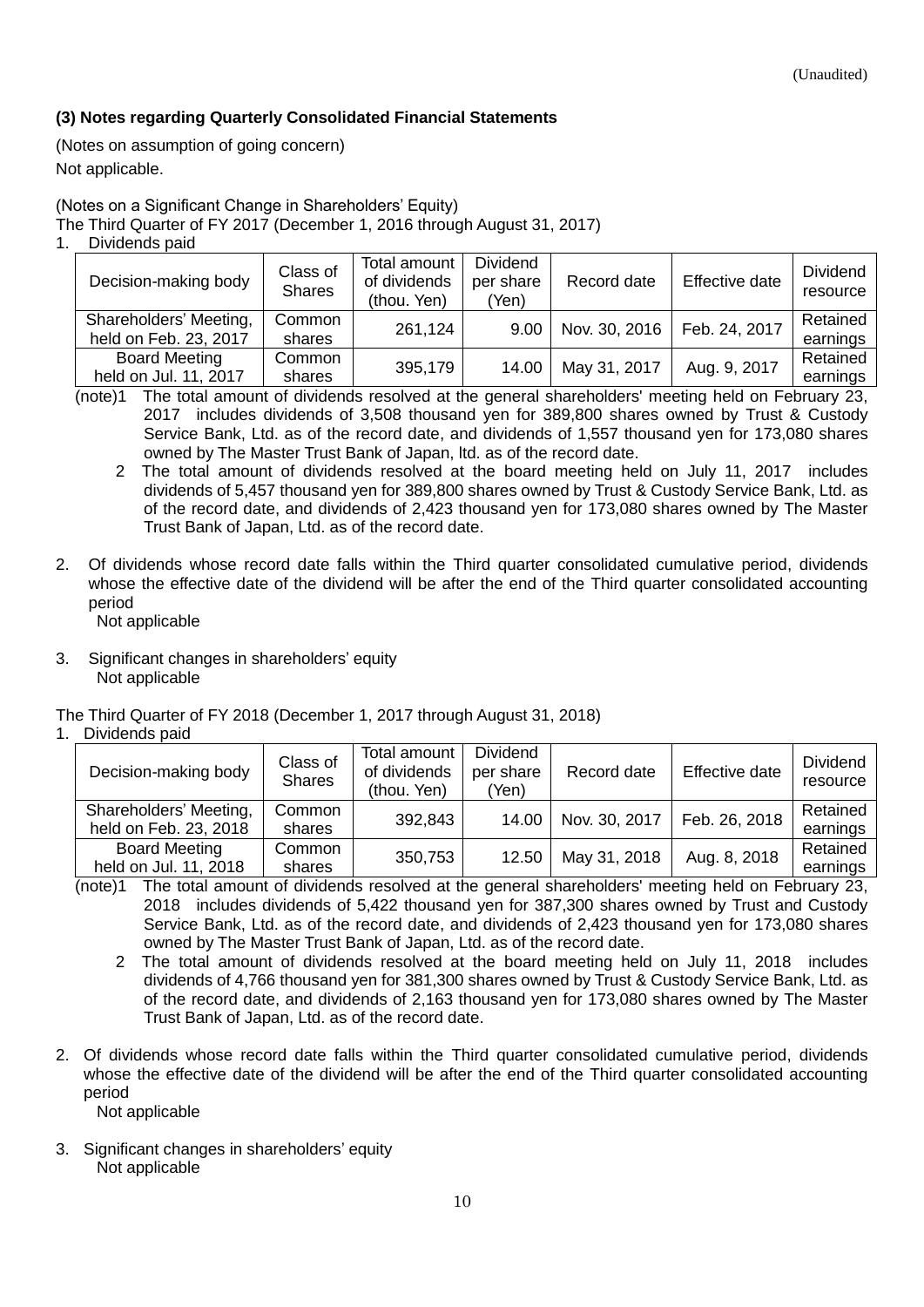## <span id="page-10-0"></span>(Segment Information)

<span id="page-10-1"></span>[Segment Information]

- 1. The Third Quarter of FY 2017 (December 1, 2016 through August 31, 2017)
	- (1) The information on net sales, income or loss by reportable segment

|                                     |            |           |                    |            |                        | (Thousands of yen)              |
|-------------------------------------|------------|-----------|--------------------|------------|------------------------|---------------------------------|
|                                     |            |           | Reportable Segment |            |                        | Consolidated                    |
|                                     | Japan      | Asia      | EU and US          | Total      | Adjustment<br>(Note 1) | Statement<br>Amount<br>(Note 2) |
| <b>Net Sales</b>                    |            |           |                    |            |                        |                                 |
| Sales to external<br>customers      | 20,617,370 | 5,235,656 | 4,249,475          | 30,102,502 |                        | 30,102,502                      |
| Inter segment sales<br>and transfer | 1,705,316  | 1,856,960 | 59,320             | 3,621,597  | △3,621,597             |                                 |
| Total                               | 22,322,687 | 7,092,617 | 4,308,795          | 33,724,099 | △3,621,597             | 30,102,502                      |
| Segment income                      | 770,297    | 296,619   | 207,248            | 1,274,165  | △244,179               | 1,029,985                       |

(Notes)

1. Adjustment of  $\triangle$ 244,179 thousand yen includes  $\triangle$ 234,515 thousand yen-corporate expenses that are not distributed to each reportable segment and other  $\triangle$ 9,664 thousand yen.

2. The amounts for income or losses in the reportable segments were subsequently adjusted with the amount of operating income on the quarterly consolidated profit and loss statement.

- (2) The information on net sales, income or loss by reportable segment (Significant Impairment Losses on Fixed Assets) An impairment loss on land that was an idle asset was posted in Japan segment. The amount of the impairment loss was 57,270 thousand yen for the third quarter consolidated cumulative period of FY2017.
- 2. The Third Quarter of FY 2018 (December 1, 2017 through August 31, 2018) (1) The information on net sales, income or loss by reportable segment

(Thousands of yen)

|                                     | Reportable Segment |           |           |            |                        | Consolidated                    |
|-------------------------------------|--------------------|-----------|-----------|------------|------------------------|---------------------------------|
|                                     | Japan              | Asia      | EU and US | Total      | Adjustment<br>(Note 1) | Statement<br>Amount<br>(Note 2) |
| <b>Net Sales</b>                    |                    |           |           |            |                        |                                 |
| Sales to external<br>customers      | 22,662,157         | 4,688,133 | 4.550.566 | 31,900,857 |                        | 31,900,857                      |
| Inter segment sales<br>and transfer | 1.895.887          | 2,474,549 | 40,620    | 4,411,057  | ∆4.411.057             |                                 |
| Total                               | 24,558,044         | 7,162,682 | 4,591,187 | 36,311,915 | ∆4,411,057             | 31,900,857                      |
| Segment income                      | 910,809            | 318,745   | 171,878   | 1,401,432  | △266,199               | 1,135,233                       |

(Notes)

1. Adjustment of △266,199 thousand yen includes △211,445 thousand yen-corporate expenses that are not distributed to each reportable segment and other △54,753 thousand yen.

2. The amounts for income or losses in the reportable segments were subsequently adjusted with the amount of operating income on the consolidated profit and loss statement.

(2) Impairment loss on fixed assets or information on goodwill for each reporting segment

(Significant changes in the amount of goodwill)

Regarding business combination resulting from acquiring Maneuverline Inc. in the second quarter consolidated accounting period, the goodwill is also the provisionally calculated amount in the third quarter consolidated accounting period. However, the amount of goodwill was revised by reviewing the acquisition cost based on reasonable information which is available at the latest.